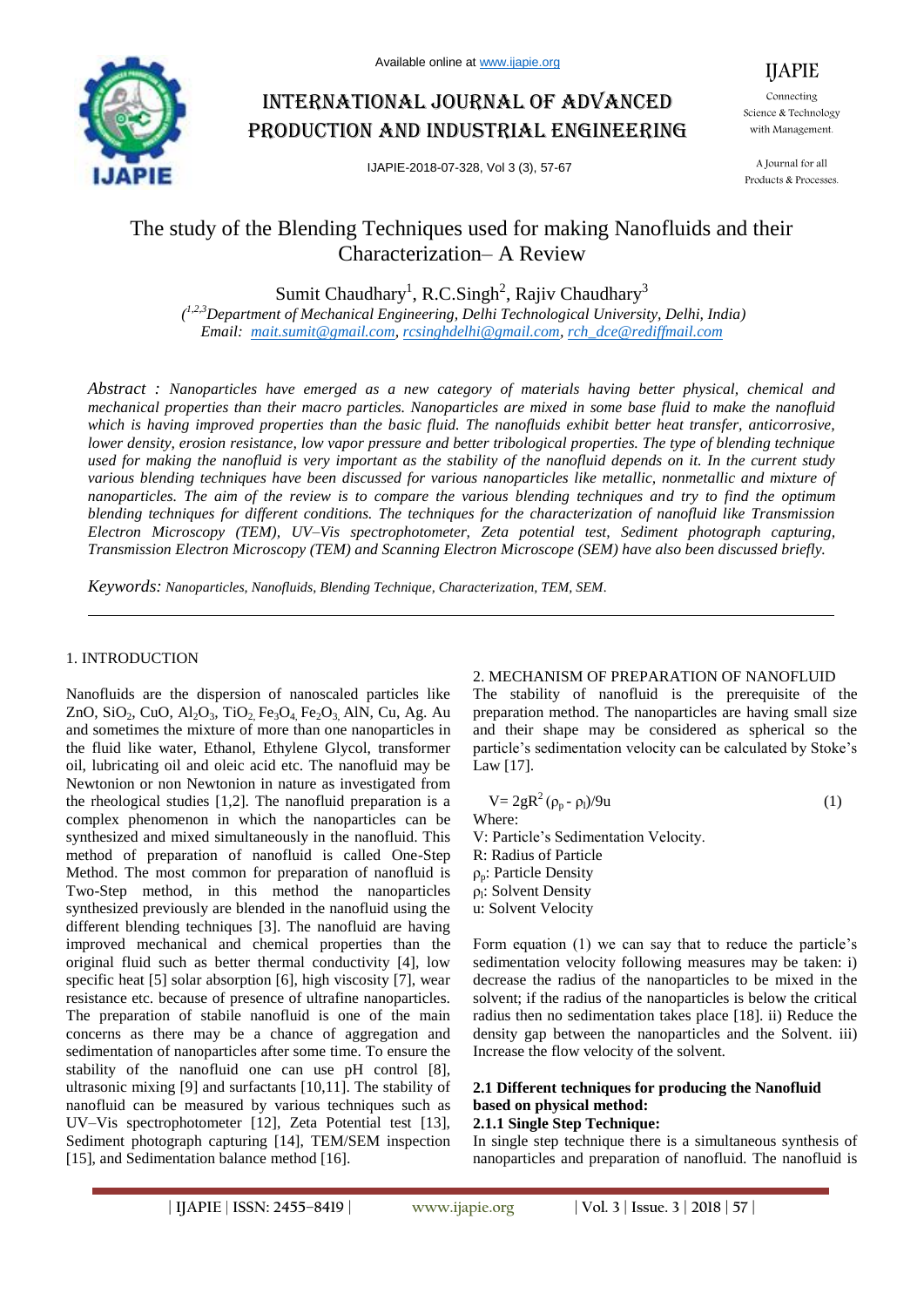directly prepared by synthesis of nanoparticles in the solvent by chemical method or physical vapor deposition technique. The pH value of the nanofluid is kept constant during the synthesis [19]. Due to the simulation synthesis of nanoparticles and nanofluid there is very less chance of aggregation and sedimentation. So the nanofluid we get is homogenous in nature and remain homogenous for a long time. The main disadvantage of this method is that the solvent should have low vapor pressure and the size of the nanoparticles can't be controlled precisely [20,21].

## **2.1.2 Two Step Technique:**

In this technique the previously synthesized nanoparticles are blended into the solvent to produce a nanofluid. Due to the high surface energy of nanoparticles there is always a chance of aggregation and clustering of nanoparticles. Later on these aggregated nanoparticles may sediment at the bottom. So it is very challenging to make a homogenous solution using two step method [22]. There are some techniques like ultrasonic homogenizing which may be applied to get a homogenous nanofluid. The method is most suited for the nonmetallic nanoparticles. To increase the repulsion between the nanoparticles some surfactants may also be used [23]. The advantage of this technique is that the nanoparticles used for nanofluid may be purchased having standard size and shape but the aggregation and sedimentation free blending is to be done to make a homogenous solution.**2.3 Types**

There are many options available for biometric analysis and the respective methods employed to take them as inputs by the biometric system. This includes: DNA Matching, Ear**,** Iris Recognition, Retina Recognition, Face Recognition, Fingerprint Recognition, Vein Recognition, and etc.

Several function-specific factors, such as, the environment in which the process of verification takes place, the profile of user, the requisites for testament accuracy and throughput, the total system expenditure (space and time of program), and ethical issues determine the choice of biometric system [4]. Some of the frequently used biometrics are explained here.

## **2.2 Preparation of non-metallic nanofluids based on type of material**

## **2.2.1 ZnO Nanofluids:**

Zafarin et al. got dried out ZnO nanoparticles by warming them  $110^0C$  for 24 hr. The nanoparticles then added with polyethylene glycol and sonicated. The aggration of particles was seen in the nanofluid bringing about more noteworthy size nanoparticles at that point at first included [24].

Moosavi et al. synthesized the ZnO and ethylene glycol Nanofluid by using magnetic stirrer for homogenous mixing and stability of nanofluid. Ammonium Citrate was included as dispersant in the proportion 1:1 with the nanoparticles. The nanofluid watched, was free from sedimentation and agglomeration [25].

Raykar et al. added acetylacetone in water soluble ZnO the solution was ultrasonically homogenized and due to the presence of acetylacetone the size of nanoparticles reduced by chemical reaction and the nanoparticles remains homogenously suspended in the nanofluid [26].

Wei et al. proposed ethylene glycol as base fluid for ZnO nanoparticles. The ultrasonic homogenization was utilized to homogenize the nanoparticles in solute yet the molecule collection couldn't be controlled and the measure of nanoparticles in the nanofluid expanded 10-20 times [27].

Chung et al. prepared the nanofluid by scattering ZnO powder in deionized water. The colloidal solution was kept at  $25^{\circ}$  C and stirred for 30 min, and afterwards it was sonicated using different agitation systems such as, a single piezoactuated bath, a solenoid-actuated bath and a static bath with immersed horn. Ammonium polymethacrylate was blended as a dispersant. It was concluded that the size reduction rate was maximum in sonication by ultrasonic horn and the minimum achievable size, and sedimentation rates [28].

Lee et al. dispersed ZnO and Ethylene glycol Nanofluid using pulsed wire evaporation. The nanoparticles got scattered directly into Ethylene glycol with no surface contamination [29].

Kole and Dey suspended the ZnO nanoparticles in water as solvent and applied ultrasonification. The examination was directed to get ideal time of sonification. As the sonication time increased the size of nano particles decreased but after optimum value increase in time increased the nanoparticle size [30].

Suhanthi et al. used ZnO nanoparticles and sodium hexametaphosphate as dispersant in 5:1. They were blended with water as solvent by ultrasonic homogenization. The nanofluid observed after several days was found to be stable [31].

## **2.2.2 SiO<sup>2</sup> Nanofluids:**

Yang and Liu thought about the dependability of nanofluid by utilizing of surfactant (trimethyoxysilane) and without the utilization of surfactants. The nanofluid which was set up without surfactant i.e. the blending of nanoparticles was just by utilizing ultrasonication, the sedimentation happened. The utilization trimethyoxysilane of with mass fraction of 0.115 felicitated the homogenous mixing of  $SiO<sub>2</sub>$  nanoparticles in H2O and there was no sedimentation observed after 12 months of the sample preparation [32].

Timofeeva et al. added silica nanoparticles organic fluid using Benzalkonium chloride, Benzethonium chloride and cetyltrimethyl ammonium bromide as surfactants for the stability of nanofluid. The preparation of nanofluid went through a stepwise procedure, initially the solvent was enriched with the surfactants and then the nanoparticles in powder form were blended. The nanofluid was then homogenized using string and ultrasonic homogenization. Dynamic light scattering method and Scanned Electron Microscope both demonstrated that smallest particles size was obtained by Benzalkonium chloride followed by Benzethonium chloride and cetyltrimethyl ammonium bromide the nanofluid with no surfactant indicated biggest molecule measure [33].

Kulkarni et al. made a solvent of 60 % ethylene glycol  $(C_2H_6O_2)$  and 40 % water the silica nanoparticles were homogenized in the solvent by using ultrasonication.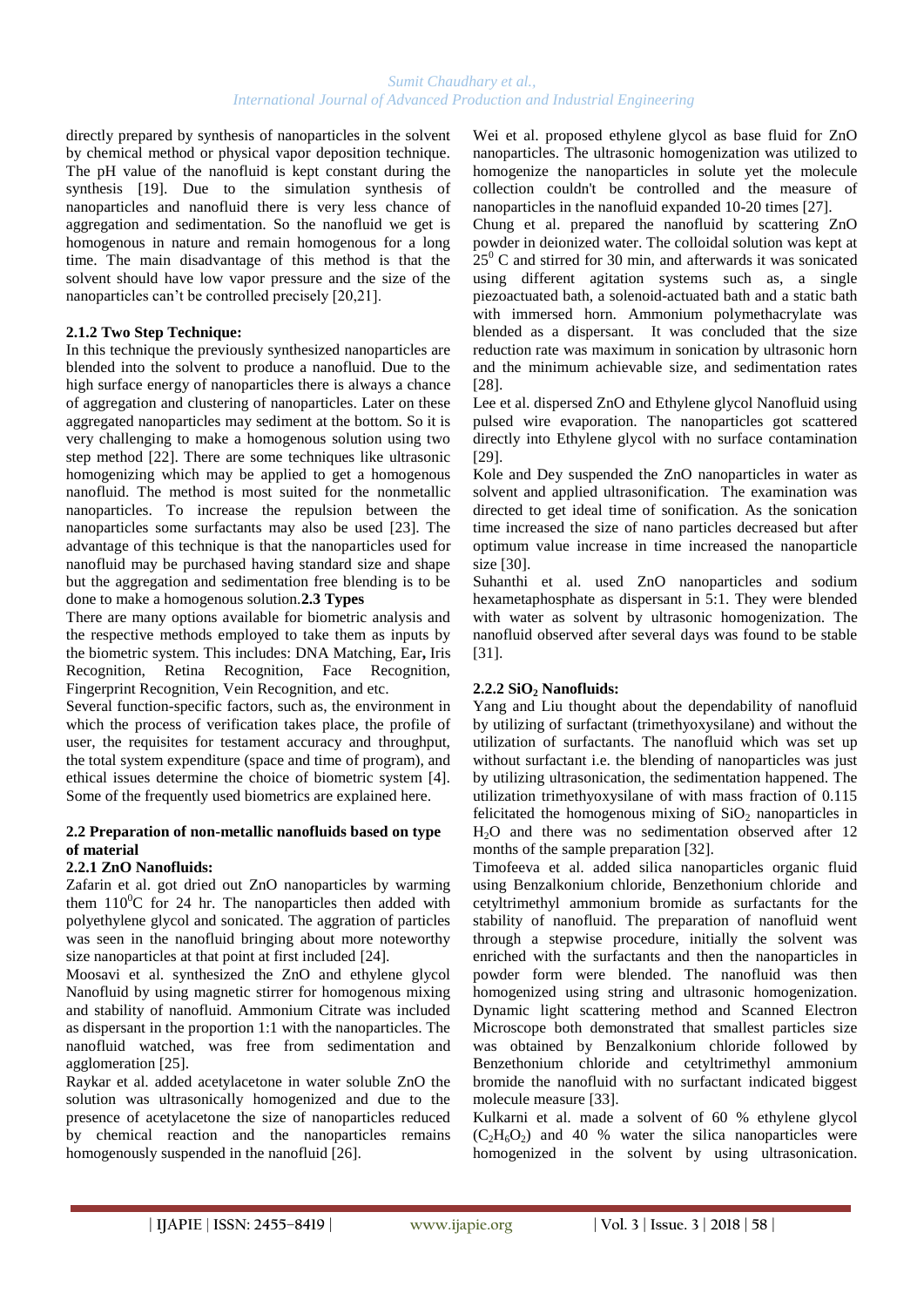Dynamic light scattering shows that the nanoparticles were dispersed uniformly [34].

Anoop et al. dispersed silica nanoparticles in DI water as solvent and the colloidal suspension was homogenized by ultrasonic homogenizer. For stability of the nanofluid the pH was kept to 4.5 by using Nitric acid [35].

Darzi et al. dispersed  $SiO<sub>2</sub>$  a nanoparticle in added distilled water mixing was done by magnetic stirrer for 2 h [36].

Fazeli et al. blended the silica nanoparticles in distilled water and then ultrasonic homogenizing was done for uniform dispersion of the nanoparticles in the nanofluid [37].

## **2.2.3 CuO Nanofluids:**

Byrne et al. blended CuO nanoparticles in water with and without the use of surfactant. CTAB was used as surfactant in 1:1 by volume to the nanoparticles. The homogenization was done by ultrasonic vibrator. Dynamic light scattering results shows that when no surfactant was used and concentration of CuO was 0.1%, the average size of nanoparticle in the nanofluid decreases from 3000 nm to 300 nm after 4 h. with CuO concentration 0.1% nanofluid and CTAB was used as surfactant the average particle size of about 200 nm was observed. The outcome demonstrates that by using the surfactant the average particle size of the nanoparticles decreased [38].

Lee et al. looked at the CuO nanofluid created by both sonication of CuO nanoparticles in DI water (two step method) and preparation CuO nanofluid by pulsed laser (one step method). The nanofluid prepared by one step method was more steady having smaller nanoparticles [39].

Rohini Priya et al. prepared CuO nanofluid with water as solvent. To avoid aggregation of nanoparticles in the nanofluids tironas was added as surfactant. The optimum ratio of tironas and CuO was calculated as 1:2.5 [40].

Harikrishnan dispersed CuO nanoparticles in oleic acid to prepared the nanofluids the homogenazition of the nanoparticles in nanofluid was done by ultrasonic viberations. As the mass fraction of nano particles increased from 0.5 to 2.0% by weight. The sonication time increased from 30-45 minutes. The solution prepared was a collidal mixing of CuO nanoparticles and oleic acid [41].

Suresh et al. synthesized copper oxide nanoparticles in powder form by sol-gel method. The nanoparticles were dispersed in water by sonicating it for 6 h for the homogeneity. The pH of the prepared nanofluid was reported around 4.83 for stability [42].

Kannadasan et al. synthesied CuO nanoparticles by the chemical precititation method. These CuO nanoparticles were sonicated in water to get the nanofluid. As the sample was observed after 25 days there was some sedimentation of nanoparticles observed [43].

Saeedinia et al. blended CuO nanoparticles in oil by using an ultrasonic homogenizer (400Wand 24 kHz) to stay away from the aggregation of nanoparticles in the nanofluid. The sedimentation of nanoparticles was observed after a few days [44].

Chang et al. dispersed copper oxide nanoparticles into water using, NaHMP (CuO:NaHMP=1:3.12 by wt) as dispersant. The homogenization of the solution was done by ultrasonic vibrator. It was observed that when the CuO content was more than 0.40 vol.%, the nanofluid was very unstable and the CuO nanoparticles sediment within several minutes [45]. Lui et al blended CuO nanoparticles in deionized water. The colloidal solution was homogenized for 10 h in an ultrasonic water bath. The pH of the nanofluid was kept at 7 [46].

## **2.2.4 Al2O3 Nanofluids:**

Sonawane et al. dispersed  $Al_2O_3$  nanoparticles into aviation turbine fuel (ATF). The experiment was conducted to find the correct amount of surfactant to be added to the nanofluid for stability. At first the  $Al_2O_3$  nanoparticles were dispersed in ATF by ultrasonic sonication and no surfactant was used, the time of sonication was different for different samples but sedimentation was observed in all the samples within few minutes of the sonication. Oleic acid and Polyoxyethylene Sorbitan Monolaurate (known as 'Tween' 20 LR) was used as surfactant and after several trails it was concluded that in ATF (10 ml) with  $1\%$  Al<sub>2</sub>O<sub>3</sub> (by volume) is 3 drops (0.026) ml) each of Oleic Acid and 'Tween' 20 LR to be added for the stability of the nanofluid. As the amount of nanofluid increased the amount of surfactant to be added increased proportionally, the sonication time doesn't affect the stability of nanofluid [47].

Gharagozloo diluted 20% weight concentration  $Al_2O_3$ -water nanofluid with deionized water. The pH of the nanofluid was kept at 5.5 by adding nitric acid. The nanofluid was homogenized using ultrasonic homogenizer and remained stable for several days [48].

Hung etal. prepared a solvent of water and chitosan 0.5% by weight. Chitosan acts as catonic dispersant in distilled water. Then  $Al_2O_3$  nanoparticles were ultrasonically homogenized in the solution [49].

Suresh et al. used the chemical vaporization process to synthesize the  $Al_2O_3$  nanoparticles. The nanoparticles were used for preparing the nanofluid having water as the base fluid. The colloidal solution was treated with ultrasonic vibrations for 6 h and afterwards the pH of the nanofluid was maintained at 4.9 for stability of nanofluids [50].

Beck et al. blended the  $Al_2O_3$  nanoparticles in ethylene glycol and the colloidal was subjected to ultrasonic homogenization. The solution remained stable without any surfactant due to the surface charge present on the surface of solute [51].

Soltani et al. prepared the solvent having distilled water added with carboxy methyl cellulose 0.5% by weight. The  $Al_2O_3$  nanoparticles were added to the solvent and mixed first by mechanical method and after that ultrasonically [52].

Jian etal added HCl to water to make the pH at 4.9. The Al2O<sup>3</sup> nanoparticles were added and ultrasonically homogenized, the resultant nanofluid was stable without any traces of aggregation [53].

Singh et al. dispersed  $Al_2O_3$  nanoparticles in ethylene glycol and water. The  $Al_2O_3$ -water nanofluids were stabilized through electro-static technique, the pH of the nanofluid was kept at 4 by adding hydrochloric acid for stability of nanofluid. The  $Al_2O_3$ -water nanofluid was stable for a few days.  $Al_2O_3$  nanoparticles were sonicated in ethylene glycol and Al2O3-ethylene glycol based nanofluid was observed homogenous and stable [54].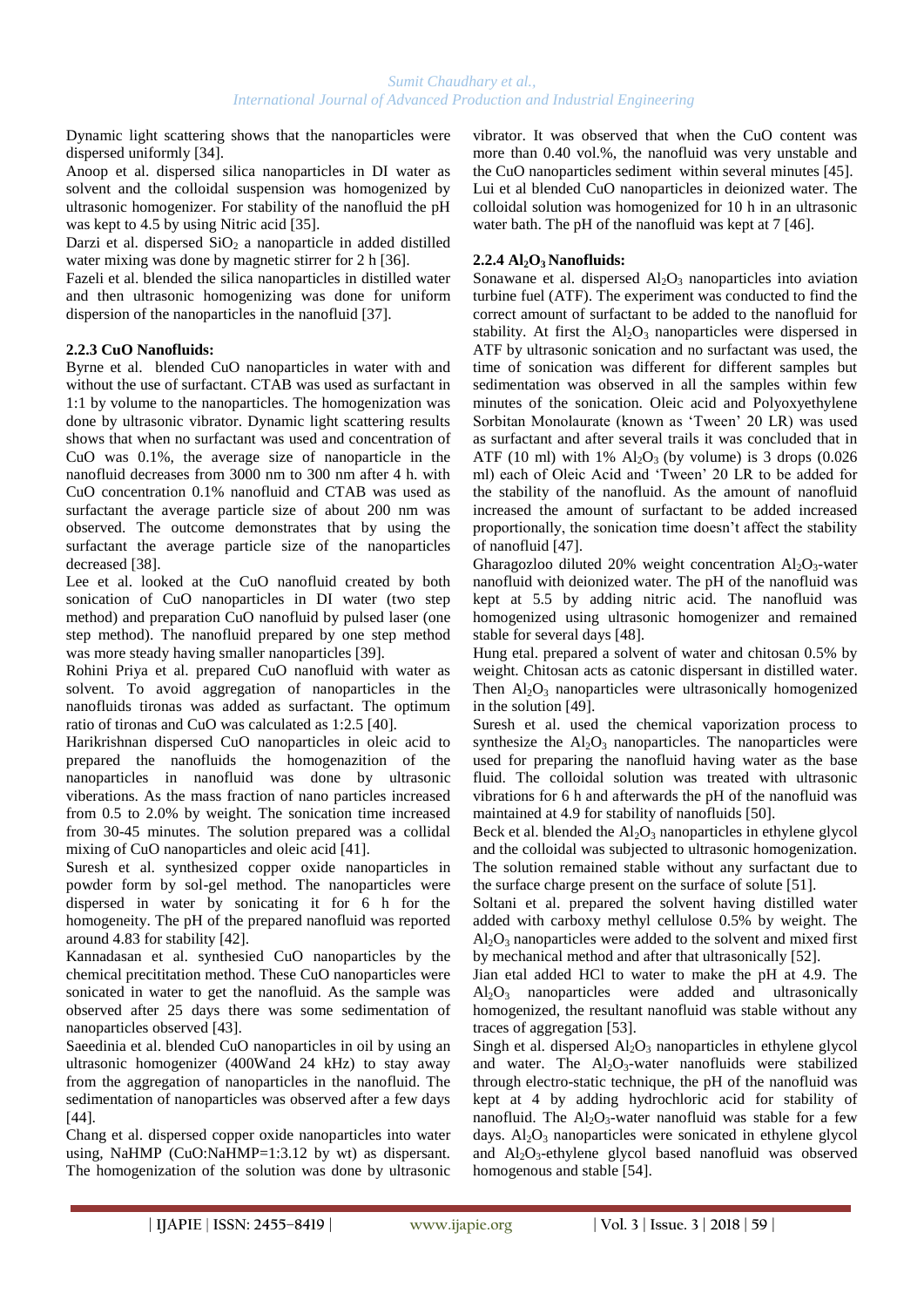Ho et al. dispersed  $Al_2O_3$  nanoparticles into the bottle of ultra-pure Milli-Q water the colloidal suspension was then blended by utilizing attractive magnetic stirrer for 2 h. The pH value of the nanofluid kept at pH 3. The suspension was stable for at least two weeks [55].

Teng et al. dispersed  $Al_2O_3$  nanoparticles in water blended using ultrasonic vibration and electromagnetic stirring. The chitosan (0.3 wt.%) was used as surfactant for stability of nanofluid. There was no sedimentation and aggregation observed in the nanofluid after numerous days [56].

Yousefi et al. observed that as the concentration of  $Al_2O_3$ nanoparticles increased more the 4% vol., the stability of solution decreased. Triton was used as dispersant and ultrasonic vibrator was used for homogenizing the nanofluid [57].

Heyhat et al. dispersed  $Al_2O_3$  nanoparticles into the distilled water and sonicate the mixture consistently for 1 h at 400Wand 24 kHz. The characterization was done by SEM and zeta potential shows that the nanofluid was homogenous and physical stable [58].

Lee et al. dispersed  $Al_2O_3$  nanoparticles in DI water and sonicated the suspension. The pH was kept constant at 6.04. The sonication time was variable and the zeta potential test show that the optimum time for sonication was 5h [59.]

Pandey and Nema blended  $Al<sub>2</sub>O<sub>3</sub>$  nanoparticles in distilled water using ultrasonic sonication for 8-16 h. The nanofluid was stable and no sedimentation was seen [60].

Hegde et al. dispersed  $Al_2O_3$  nanoparticles in DI-water and sonicated the colloidal solution. Although the nanoparticles used were of very small size but there were no signs of any aggregation found initially [61].

Esmaeilzadeh et al. prepared their nanofluid by ultrasonic mixing of  $Al_2O_3$  naoparticles in DI- water for 4 h and then by electromagnetic stirring. There were no signs of aggregation and sedimentation as observed by TEM and XRD [62].

Jacob et al. dispersed  $Al_2O_3$  nanoparticles in Deionized water and the pH value of the suspensions was controlled. The colloidal solution was sonicated for homogeneity [63].

## **2.2.5 TiO<sup>2</sup> Nanofluids:**

Mo et al. blended  $TiO<sub>2</sub>$  nanoparticles in deionized water in three different concentrations 0.3% wt., 0.5% wt., 0.7% wt. Amonia was added to keep the pH value to 8 and sodium dodecyl sulfate was added as a surfactant. The colloidal suspension was magnetically stirrer for 10 min and ultrasonically homogenized for 40 min. The nanofluid with concentration of 0.3% wt. and 0.7% wt. was stable for several days but nanofluid with concentration 0.5% wt. demonstrated sedimentation [64].

Fedele et al. dispersed  $TiO<sub>2</sub>$  nanoparticles in distilled water, the mixing was done by ultrasonic homogenizer. The pH of the nanofluid was controlled to avoid sedimentation of the nanoparticles. The characterization was done by dynamic light scattering method. It was watched that following a few day the extent of nanoparticles in the nanofluid diminished because of halfway precipitation, however after sonication the nanoparticles procured a similar size starting size [65].

Kayhani et.al. added TiO<sub>2</sub> nanoparticles and hexamethyldisilazane by mass ratio 2:1 the mixing was done by ultrasonic means for getting homogeneity. The resultant mixture was mixed with distilled water and again ultrasonic homogeneity of the nanofluid was done for 3-5 h. The nanofluid showed no sedimentation [66].

Duanthongsuk and Wongwises prepared the water based nanofluid having  $TiO<sub>2</sub>$  nanoparticles. To prevent the sedimentation and aggregation of the nanoparticles in the nanofluid surfactants were used and ultrasonic homogenization was used for uniform distribution of nanoparticles in the nanofluid [67].

He et.al prepared  $TiO<sub>2</sub> - DI$  water Nanofluid by using ultrasonic homogenization. The nanofluid then processed in a medium mill to reduce aggregation of nanoparticles. . The pH of the nanofluid was kept consistent to keep the aggregation of nanoparticles [68].

Murshed et.al. blended  $TiO<sub>2</sub>$  nanoparticles in DI water and it was observed that the size of nanoparticles in the nanofluid incremented due to accumulation. To enhance the stability of the nanofluid cetyltrimethyl ammonium bromide surfactants were added to the nanofluid [69].

Sajadi and Kazemi mixed  $TiO<sub>2</sub>$  nanoparticles in DI water by stiring process and then the ultrasonic homogenization was used for uniform distribution and stability of nanoparticles in the nanofluid [70].

Abbasian Arani and Amani mixed  $TiO<sub>2</sub>$  nanoparticles in distilled water. The solution was homogenized by ultrasonic vibrator and magnetic stirrer. The pH of the nanofluid was kept 5.67-7 to avoid sedimentation. CTAB was used as surfactant. The nanofluid was observed stable after several days [71].

Chen et al. prepared  $TiO<sub>2</sub>$  nanotube and ethylene glycol nanofluid using dry titanate nanotubes which were integrated based on the alkali hydrothermal transformation. The  $TiO<sub>2</sub>$ nanotube and ethylene glycol mixed by gentle stirring, preceded by ultrasonic homogenization. The nanofluid was stable over the period of two months [72].

## **2.2.6 Fe3O<sup>4</sup> and Fe2O3 Nanofluids:**

Abareshi et al. dispersed  $Fe<sub>3</sub>O<sub>4</sub>$  nanoparticles in deionized water, and tetramethyl ammonium hydroxide was used as a dispersant. The pH estimation of the nanofluid was kept consistent to enhance the crystallinity of Fe3O4 nanoparticles. The zeta potential test indicates nanofluids have great scattering and soundness [73].

Li et al. prepared two types of nanofluids of  $Fe<sub>3</sub>O<sub>4</sub>$ nanoparticles in deionized water. In the first nanofluid  $Fe<sub>3</sub>O<sub>4</sub>$ nanoparticles prepared by the chemical precipitation oleic acid was added as a dispersant. The distinctive particle volume fraction of the sample was obtained by diluting the original sample of the nanofluid. In second technique the nanoparticles were blended directly using ultrasonic vibrator in deionized water. Sodium dodecylbenzenesulfonate was added for stability of the nanofluid [74].

Yu et al. synthesized  $Fe<sub>3</sub>O<sub>4</sub>$  nanoparticles by coprecipitation. Oleic acid was used as surfactant. After 1 h, kerosene was added as solute to the blend. The suspension was blended slowly by stirring. The phase-transfer process occurred spontaneously, resulting in distinct phase between the aqueous and kerosene. The aqueous phase was expelled using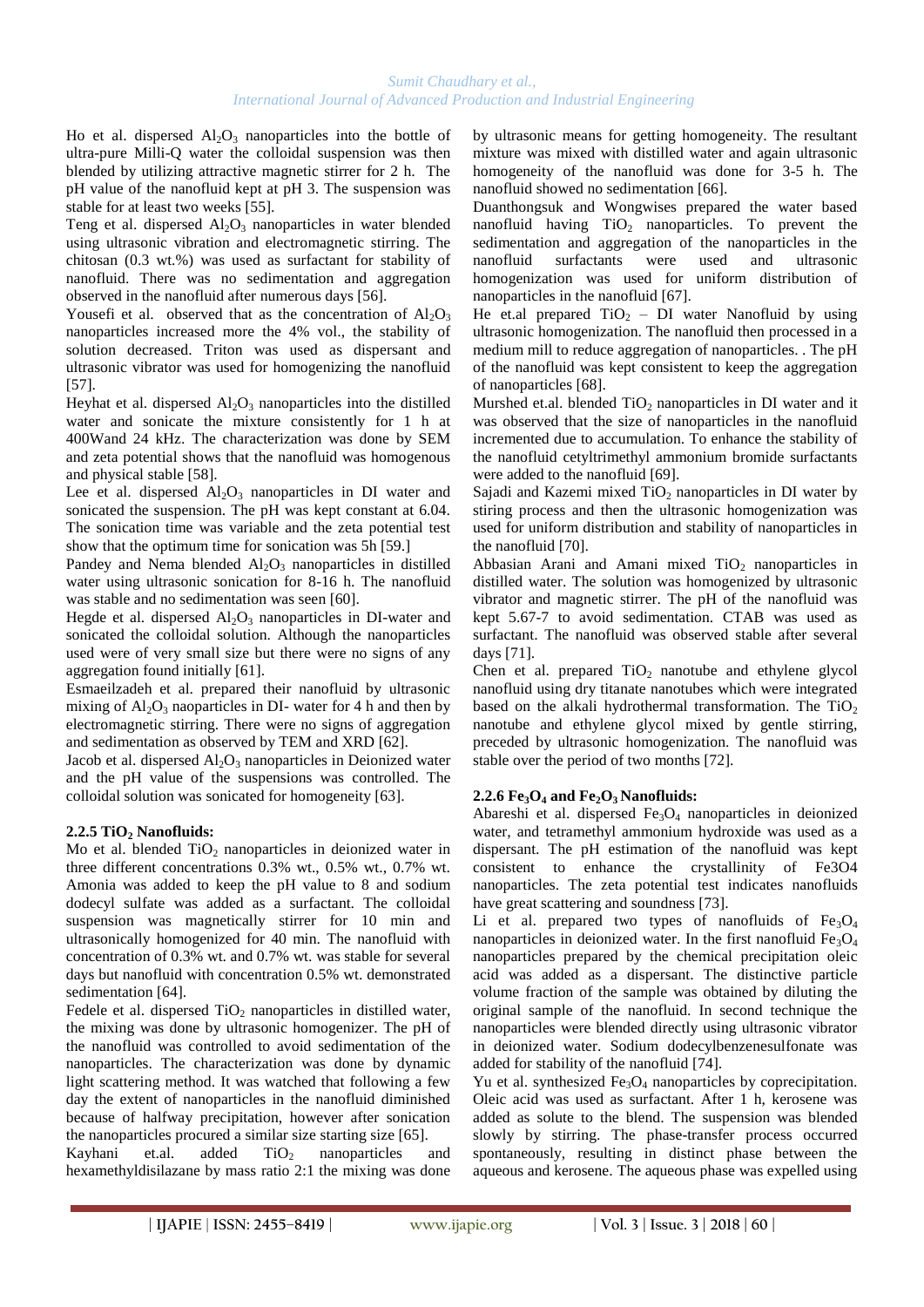a pipette and  $Fe<sub>3</sub>O<sub>4</sub>$ -kerosene nanofluid was obtained having volume concentration 1% [75].

Sundar et al. added  $Fe<sub>3</sub>O<sub>4</sub>$  nanoparticles in water and balanced the pH value to 3, using sulfuric acid  $(H_2SO_4)$ . The colloidal suspension was sonicated for 2h. The nanofulid was having uniform dispersion of the nanoparticles [76].

Sheikhbahai et al. added  $Fe<sub>3</sub>O<sub>4</sub>$  nanoparticles in ethylene glycol using ultrasonic mixing. DI-water was then added to nanofluid under vigorous agitation. No sedimentation was seen in the nanofluid [77].

Sundar et al. added  $Fe<sub>3</sub>O<sub>4</sub>$  nanoparticles in the solvent having diverse concentrations of ethylene glycol and water mixture. The colloidal solution ultrasonically homogenized and was observed stable after several days. [78].

Asadzadeh et al. added  $Fe<sub>3</sub>O<sub>4</sub>$  nanoparticles in ethylene glycol, the suspension was stirred and then sonicated. There was no sedimentation evident in the nanofluid [79].

Phuoc and Massoudi added  $Fe<sub>2</sub>O<sub>3</sub>$  nanoparticles in deionized water. Polyvinyl pyrrolidone (PVP) or Poly (ethylene oxide) (PEO) were used as a dispersant. The blending was carried out using a magnetic blender and ultrasonic sonication. It was discovered that the nanofluids were stable for several days when the particle concentration was less than 2% and as the concentration was high the stability of the nanofluid decreased [80].

Abareshi et al. added  $\alpha$ -Fe<sub>2</sub>O<sub>3</sub> in glycerol. The homoginazation of the colloidal suspension was done using ultrasonic vibrator [81].

Guo et al. added  $Fe<sub>2</sub>O<sub>3</sub>$  nanoparticles in the blend of ethylene glycol and deionized water. Sodiumoleate was used as dispersant. The nanoparticles were mixed to the solvent with continuous stirring. Then the suspension was stirred using disperse mill and ultrasonication. It was found that the average size of nanoparticles in the nanofluid was 1200 nm without surfactant and about 150 nm with surfactant [82].

## **2.2.7 AlN Nanofluids:**

Yu et.al. dispersed AlN nanoparticles in ethylene glycon and propylene glycon by stirring and ultrasonic homogenation. Due to aggregation the average particles size of nanofluids increased as observed by Scanning Electron Microscope (SEM) [83].

Woznik et.al.dispersed AlN nanoparticles in polypropylene glycon (PPG 425 & PPG 2000) in powder form. The colloidal suspension was stirred magnetically homogenous mixture. It was observed that the sedimentation of nanoparticles was more in PPG 425 as compared to PPG 2000 and after 30h sedimentation rate of nanoparticles was more than 90% and remained constant thereafter. The Zeta potential of both PPG 425 and PPG 2000 reported as negative [84].

Hu et.al. dispersed AlN nanoparticles in gaseous phase produced by plasma arc in ethanol and castor oil was used as surfactant. The mixing was done by magnetic stirrer at high speed after this the ultrasonic homogenization was done for 10 min. The nanofluid was characterized under Transmission Electron Microscopy (TEM) and it was observed that it remained stable for more than 2 weeks [85].

## **2.3. Preparation of metallic Nanofluids: 2.3.1. Cu Nanofluids:**

Xuan and li dispersed copper nanoparticles in transformer oil oleic acid was added 22 % by weight of Cu nanoparticles as dispersant the homogenization of the nanofluids was done by ultrasonic homogenizer [86].

Li et al. dispersed copper nanoparticles in water using CTAB and SDBS surfactant. The pH of the nanofluid was controlled using HCl and NaOH. The average particle size of the nanoparticles obtained in the absence surfactant was 6770 nm and in the presence of SDBS as surfactant and pH= 8.5-9.5 was 207 nm. The suspension with CTAB as dispersant was found stable without sedimentation after a week [87,88].

Peng et.al. mixed Cu nanoparticles in R113 referegrant by plasma evaporation techniques. Sodium dobecyl sulfate, cetyltrimethyl ammonium bromide and sorbitam monooleate were used as surfactants. The colloidal mixture was homogenized results [89].

Kathiravan et al. prepared copper nanoparticles by the sputtering method and dispersed them in water with 9.0% SDS anionic surfactant. The suspension was sonicated for 10 h. The nanoparticles were found dispersed in water evenly with some agglomerates [90].

Kole and Dey dispersed Cu nanoparticles in distilled water the colloidal solution was homogenized by using magnetic stirrer there was no sedimentation observed but due to aggregation the average particles sized increased [91].

## **2.3.2. Au and Ag Nanofluids:**

Patel et.al. synthesized Au and Ag nanoparticles by citrate reaction. The gold nanoparticles were also prepared using two-phase reduction of AuC14- by sodium borohydride in the presence of an alkanethiol were present with thiolate covering in a medium of water and toluene. The nanofluid was stable after several months [92].

Asirvatham et al. added silver nanoparticles in deionized water using ultrasonic vibration. The pH values were measured different for different volume concentration, 7.4, 7.1 and 6.8 for volume concentrations of 0.3%, 0.6% and 0.9%, respectively. The agglomeration of the nanoparticles was observed in the nanofluids [93].

Paranetthanuwat et.al. dispersed silver nanoparticles in water and sonication was done the nanofluids was stable up to 48h [94].

Tamjid and Guenther used colloidal solution of silver nanoparticles produced by sputtering on running liquid technique having volumetric concentration of solid 4.37%. The colloidal solution was sonicated in diethylene glycol to make the homogenous nanofluids [95].

Sharma et al. prepared silver nanofluids by single step technique using silver nitrate as precursor, ethylene glycol as reducing agent, and poly acrylamide-co-acrylic acid as dispersant. The size of nanoparticles and dispersion stability are controlled by the controlling the concentration of poly acrylamide-co-acrylicacid and the reaction conditions [96].

Hajian et.al. dispersed silver in DI water by chemicals reduction of Ag ions. The nano fluids was sonicated afterwards [97].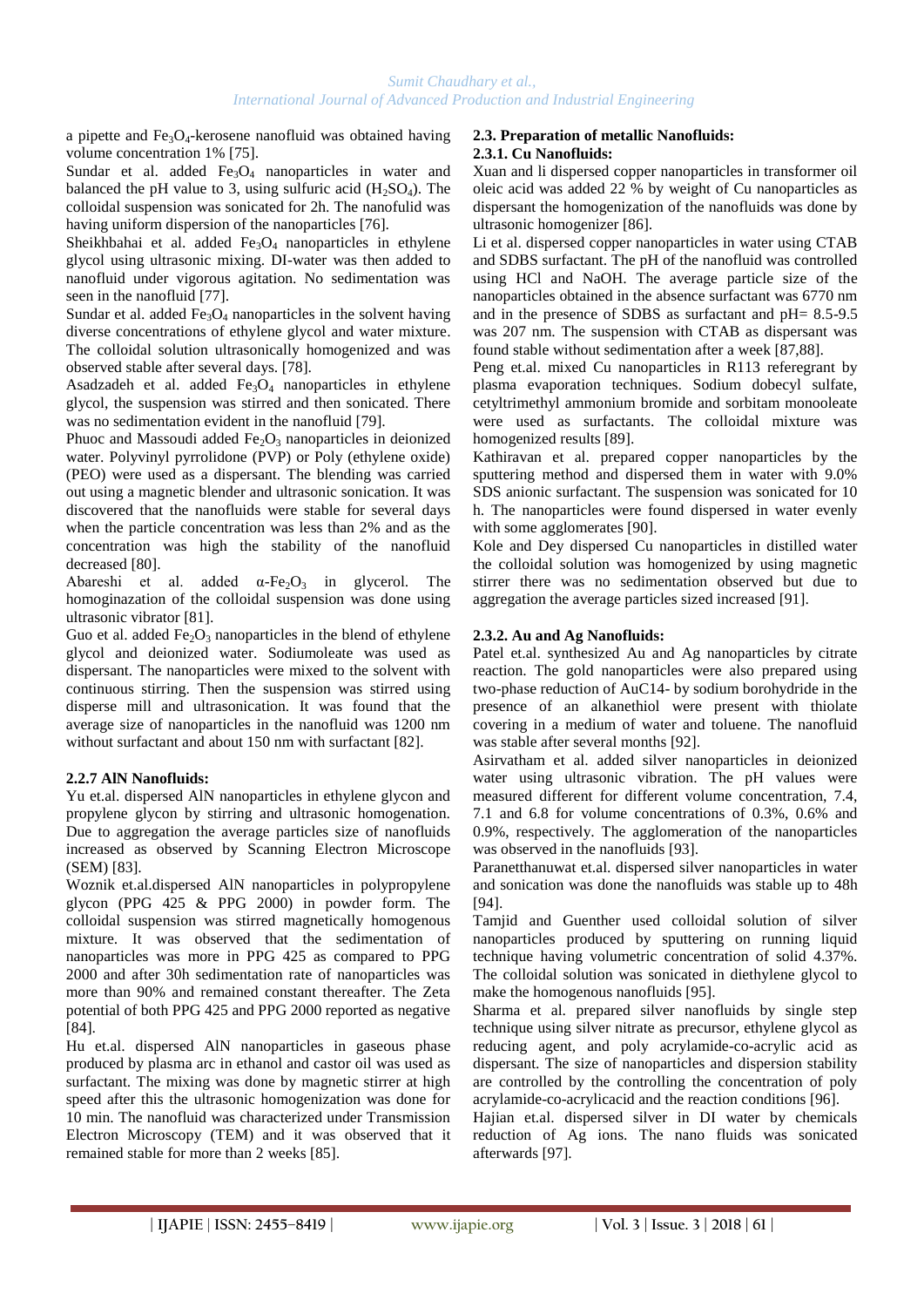Parametthanuwat et al. dispersed silver nanoparticles in DIwater. The suspension was sonicated to get the stable nanofluid [98].

Paul et al. synthesized nano-gold and silver nanoparticles dispersed water by wet chemical bottom up approach. The nanofulid was found stable without agglomeration and sedimentation as observed after 48 h [99,100].

Chaudhary et al. synthesized the gold nanoparticles in aqueous medium from HAuCl4 by chemical reduction and continuous stirring. The size of nanoparticles in the nanofluid can be controlled by controlling the rate of reaction and stirring. The nanofluid was stable after many days [101].

## **2.4. Mixture of Nanoparticles:**

Cho et al. mixed combination of  $Al_2O_3$  and AlN nanoparticles with n-hexane and a proper amount of oleic acid as pH controller. The mixture was subjected to  $ZrO<sub>2</sub>$ bead-milling in a vertical super-fine grinding mill and ultrasonic reaction bath. The excess of oleic acid was removed by ultra filtration membrane. The naoparticles then mixed with transformer oil, and then the n-hexane was removed using a rotary vacuum evaporator [102].

Kim et al. prepared the nanofluid having ZnO, TiO<sub>2</sub>,  $Al_2O_3$  as nanoparticles and water and ethylene glycol as solvent. The mixing was done by ultrasonic homogenization and .05 M Sodium dodecyl sulfate was used as surfactant for stability of nanofluid [103].

Utomo et al. dispersed 30-40 wt.% of  $TiO<sub>2</sub>$  and  $Al<sub>2</sub>O<sub>3</sub>$  in distilled water; the colloidal solution was ultrasonic homogenization keeping pH constant, Large aggregation was observed even after sonication [104].

Longo and Zilio prepared  $Al_2O_3$ -water (15 wt.%, 30 nm) and  $TiO<sub>2</sub>$ -water (25 wt.%) nanofluids. The colloidal solution of nanofluid was first subjected to mechanical stirring, and then it was sonicated at 25 kHz for 48 h. The characterization of the nanofulid by Malvern nano-sizer shows that  $Al_2O_3$ -water and TiO2-water nanofluid show less aggregation and better stability when homogenized using sonication. The nanofluid remained stable for more than a month [105].

Ou and Wu dispersed  $Al_2O_3$  and  $SiO_2$  in water. The nanofluids was obtained in a stepwise procedure. At first the pH value of the nanofluids was adjusted to 9.7 and 4.9 for the  $SiO<sub>2</sub>$  and  $Al<sub>2</sub>O<sub>3</sub>$  nanofluids respectively. Then nanoparticles and water colloidal solution ultrasonically vibrated for 4 h. The TEM characterization shows that the  $Al_2O_3$  nanoparticles were dispersed homogenously as compared to  $SiO<sub>2</sub>$ nanoparticles [106].

## 3. CHARACTERIZATIONS OF NANOFLUIDS:

The stability of the nanofluids is the key issue. There are some methods and instruments present that can measure the stability of the nanofluids. It includes UV–Vis spectrophotometer, zeta potential test, sediment photograph capturing, TEM (Transmission Electron Microscopy) and SEM (Scanning Electron Microscopy), and sedimentation balance method.

## **3.1 UV–Vis spectrophotometer:**

The basic principle of UV–Vis spectrophotometer is that when the light passes through a fluid its intensity of the light becomes different by absorption and scattering. The working wavelength of the UV–Vis spectrophotometer is 200–900 nm on which it measures the absorption of light by sample liquid and compared with the standard liquid which will give the total sedimentation in the liquid. The stability of suspension is measured by measuring the sediment volume versus the sediment time [107]. This method is less efficient for nanofluid dispersions with a high concentration and especially for CNT nanofluids [108].

## **3.2 Zeta potential test:**

Zeta potential test is one of the most critical reliable method to check the stability of the nanofluids by studing its ectrophoretic behavior [8,9]. According to the stabilization theory [110], if zeta potential has a high absolute value (negative or positive) the electrostatic repulsions between the particles increase which then results in a good stability of the suspensions. The particles having like charge repel each other; due to this repulsion the suspension of the particles in the fluid will be better. The nanofluid having zeta potential below 30 mV is having less stability and the nanofluid having zeta potential more than 30 mV are stable. The table below shows the stability behavior of nanofluid according to the zeta potential value.

Table1: Suspension stability according to Zeta potential [111]

| Zeta potential [mV]  | Stability behavior of the colloid |
|----------------------|-----------------------------------|
| 0 to $+5$            | Rapid coagulation or flocculation |
| $\pm 10$ to $\pm 30$ | Incipient instability             |
| $\pm 30$ to $\pm 40$ | Moderate stability                |
| $\pm 40$ to $\pm 60$ | Good stability                    |
| more than $\pm 61$   | Excellent stability               |

## **3.3 Sediment photograph capturing:**

Sedimentation of nanofluids can also be found out by photo capturing. The photographs of the nanofluid are taken after a certain period of time. These photographs are compared and by comparing these photos sedimentation of suspended nanoparticles in the nanofluid can be observed [112].

## **3.4 Transmission Electron Microscopy (TEM) and Scanning Electron Microscope (SEM):**

TEM and SEM are very useful instruments to measure the shape, size and distribution of nanoparticles. Cryogenic electron microscopy (Cryo-TEM, Cryo-SEM) can show the real situatihe nanofluid. These instruments can measure the aggregation structure of the nanoparticles in nanofluids [18].

Standard procedure used for the analysis of nanofluid in SEM/TEM:[113]

(1) Take the sample of nanofluid.

(2) Take the sticky tape and drop one drop of nanofluid on its top surface of the SEM specimen holder (carbon grid in the case of TEM).

(3) Heat it to dry the liquid and obtain the solid nanoparticles.

(4) Obtain solid particle.

(5) Bring into the vacuum chamber of SEM/TEM for picture after coating with Au and Pd.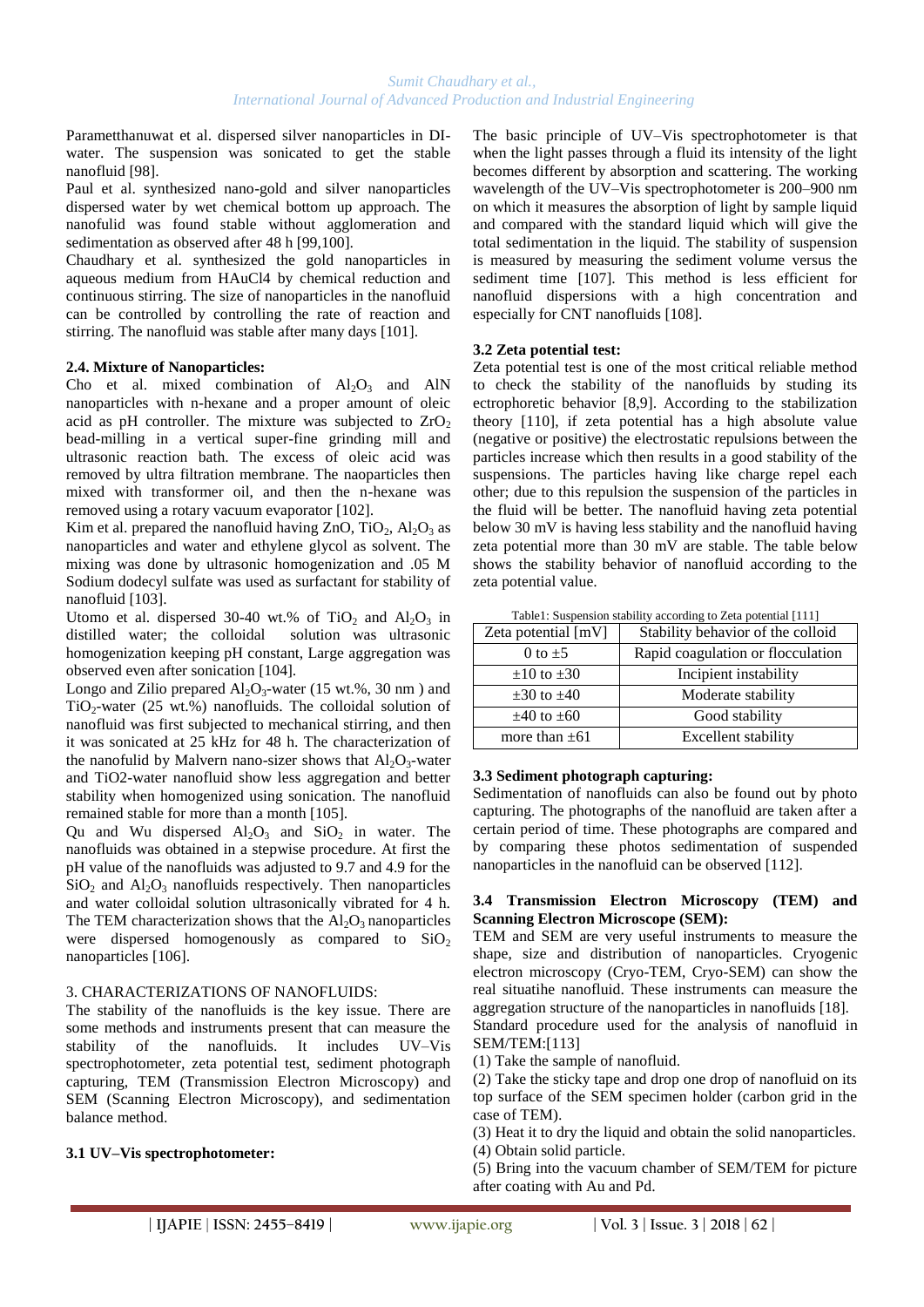Sedimentation balance method

The stability of the nanofluid can be also measured by sedimentation balance. The tray of a sedimentation balance is immersed in the nanofluid. The weight of sediment nanoparticles during a certain period of time is measured [87].

The suspension fraction (Fs) of nanoparticles at an accepted time is calculated by the formula

 $Fs = (W_0 - W)/W_0$ 

where  $W_0$  = the total weight of all nanoparticles

 $W =$  the weight of the sediment nanoparticles at a certain time

## 4. CONCLUSION

This paper deals with the recent development in the field of nanofluids. Various methods are suggested for preparation of nanofluid. There are two techniques for the producing the nanoparticles. 1) In single step technique there is a simultaneous synthesis of nanoparticles and preparation of nanofluid. 2) In two step technique the previously synthesized nanoparticles are blended into the solvent to produce a nanofluid. The nanofluids were studied on the basis of the type of nanoparticles; metallic and non metallic and then we have also studied the nanofluid having the mixture of nanoparticles.

The preparation of the non metallic nanofluid such as ZnO,  $SiO<sub>2</sub>$ , CuO, TiO<sub>2</sub>, Fe<sub>3</sub>O<sub>4</sub>, Fe<sub>2</sub>O<sub>3</sub>, Al<sub>2</sub>O<sub>3</sub> nanofluid have been studied. In the study we have included the different base fluid/solvent which were used by different researchers for the development of their nanofluid. The study shows that the majority of non metallic nanofluid were prepared by two step method.

The metallic nanofluid such as Cu, Au, Ag nanofluid were prepared by using both single step technique and two step technique.

The researches have included the three different techniques for proper mixing of nanoparticles in the nanofluid. 1) The ultrasonic mixing of nanoparticles in the nanofluid is used for evenly distributing the previously synthesized nanoparticles in the solvent and resulting in a homogeneous nanofluid. The sonication also results in reducing the size of nanoparticles in the nanofluid and results in high value of zeta potential which indicate the stability of nanofluid.

2) The use of surfactants enhanced the stability of the nanofluid by reducing the rate of sedimentation of the nanoparticles in the nanofluid.

3) The pH of the nanofluid while mixing the nanoparticles is kept constant at a desired value. This will result in the mutual repulsion of the nanoparticles hence the stability of the nanofluid increased.

The paper also includes the characterization method for the various nanofluid such as UV–Vis spectrophotometer, zeta potential test, sediment photograph capturing, TEM (Transmission Electron Microscopy) and SEM (Scanning Electron Microscopy), and sedimentation balance method. The most used method for the characterization is zeta potential test and electron microscopy.

Acknowledgement: I am thankful to CSIR for its financial support.

## **REFERENCES**

- [1] Y. Yang, Z.G. Zhang, E.A. Grulke, W.B. Anderson, G. Wu, Heat transfer properties of nanoparticle-in-fluid dispersions (nanofluids) in laminar flow, International Journal of Heat Mass Transfer 48 (6) (2005) 1107–1116.
- [2] Y. He, Y. Jin, H. Chen, Y. Ding, D. Cang, H. Lu, Heat transfer and flow behavior of aqueous suspensions of  $TiO<sub>2</sub>$ nanoparticles (nanofluids) flowing upward through a vertical pipe, International Journal of Heat Mass Transfer 50 (11–12) (2007) 2272–2281.
- [3] A. Ghadimi, R. Saidur, H.S.C. Metselaar, Review of nanofluid stability properties and characterization in stationary conditions, International Journal of Heat and Mass Transfer 54 (2011) 4051–4068.
- [4] Y. Li, J.e. Zhou, S. Tung, E. Schneider, S. Xi, A review on development of nanofluid preparation and characterization, Powder Technology 196.2 (2009) 89– 101.
- [5] Praveen K. Namburu, Debendra K. Das, Krishna M. Tanguturi, Ravikanth S. Vajjha, Numerical study of turbulent flow and heat transfer characteristics of nanofluids considering variable properties, International Journal of Thermal Science 48 (2) (2009) 290–302
- [6] Tooraj Yousefi, Farzad Veysia, Ehsan Shojaeizadeha, Sirus Zinadinib, An experimental investigation on the effect of  $Al_2O_3-H_2O$  nanofluid on the efficiency of flatplate solar collectors, Renewable. Energy, 39 (2012) 293- 298.
- [7] Wesley Williams, Jacopo Buongiorno, Hu. Lin-Wen, Experimental investigation of turbulent convective heat transfer and pressure loss of alumina/water and zirconia/water nanoparticle colloids (nanofluids) in horizontal tubes, Journal of Heat Transfer. 130 (4) (2008) 040301.1–044503.4.
- [8] D.Lee, J.-W. Kim, B.G. Kim, A new parameter to control heat transport in nanofluids: surface charge state of the particle in suspension, Journal of Phys Chemistry (2006) 4323–4328.
- [9] B.R. Munson, D.F. Young, T.H. Okiishi, Fundamentals of Fluid Mechanics, John Wiley & Sons Interscience, 1998.
- [10] Y.Hwang, J.K. Lee, C.H. Lee, Y.M. Jung, S.I. Cheong, C.G. Lee, B.C. Ku, S.P. Jang, Stability and thermal conductivity characteristics of nanofluids, Thermochim. Acta 455 (1-2) (2007) 70–74.
- [11] H.Jin, W. Xianju, L. Qiong, W. Xueyi, Z. Yunjin, L. Liming, Influence of pH on the Stability Characteristics of Nanofluids, in: Symposium on Photonics and Optoelectronics, 2009, SOPO 2009, pp. 1–4.
- [12] L.Jiang, L. Gao, J. Sun, Production of aqueous colloidal dispersions of carbon nanotubes, Journal of Colloid Interface Science 260 (1) (2003) 89–94.
- [13] L.Vandsburger, Synthesis and Covalent Surface Modification of Carbon nanotubes for Preparation of Stabilized Nanofluid Suspensions, M.Eng., McGill University (Canada), Canada, 2009.
- [14] X.J. Wang, X.F. Li, Influence of pH on nanofluids' viscosity and thermal conductivity, *Chinese Physics Letters* 26 (5) (2009) 056601-4.
- [15] X.J. Wang, D.S. Zhu, S. Yang, Investigation of pH and SDBS on enhancement of thermal conductivity in nanofluids, Chemical Physics Letters 470 (1–3) (2009) 107–111.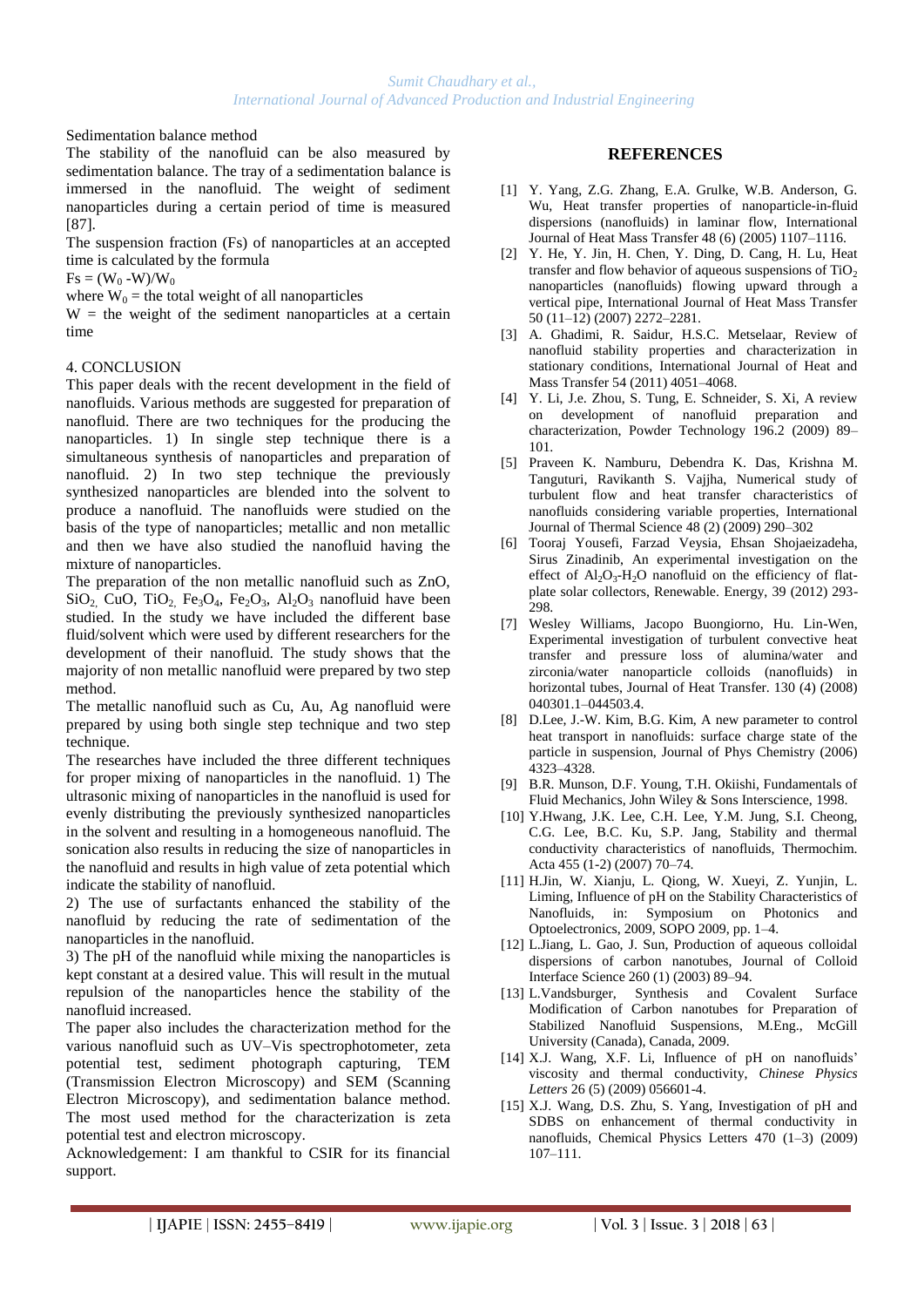- [16] H.Zhu, C. Zhang, Y. Tang, J. Wang, B. Ren, Y. Yin, Preparation and thermal conductivity of suspensions of graphite nanoparticles, Carbon 45 (1) (2007) 226–228.
- [17] P.C. Hiemenz, M. Dekker, Principles of colloid and surface chemistry, Second Edition, Dekker, New York, 1986.
- [18] D.Wu, H. Zhu, L. Wang, L. Liua, Critical issues in nanofluids preparation, characterization and thermal conductivity, Current Nanoscience 5 (2009) 103–112.
- [19] H.Chang, C. Jwo, P. Fan, S. Pai, Process optimization and material properties for nanofluid manufacturing, International Journal of Advanced Manufacturing Technology 34 (3) (2007) 300–306.
- [20] Y.Li, J.e. Zhou, S. Tung, E. Schneider, S. Xi, A review on development of nanofluid preparation and characterization, Powder Technology 196 (2) (2009) 89– 101
- [21] S.K. Das, S.U.S. Choi, W.H. Yu, T. Pradeep, nanofluid: Science and Technology, John Wiley & Sons Interscience, 2007.
- [22] E.J. Swanson, J. Tavares, S. Coulombe, Improved dualplasma process for the synthesis of coated or functionalized metal nanoparticles, IEEE Transactions on Plasma Science 36 (4) (2008) 886–887.
- [23] Mohammed Taghi Zafarani-Moattar, Roghayeh Majdan-Cegincara, Effect of temperature on volumetric and transport properties of nanofluids containing ZnO nanoparticles poly (ethylene glycol) and water, Journal of Chemical Thermodynamics 54 (2012) 55–67.
- [24] Majid Moosavi, Elaheh K. Goharshadi, Abbas Youssefi, Fabrication, characterization, and measurement of some physicochemical properties of ZnO nanofluids, International Journal of Heat Fluid Flow 31 (2010) 599- 605
- [25] Vijay S. Raykar, Ashok K. Singh, Thermal and rheological behavior of acetylacetone stabilized ZnO nanofluids, Thermochimica Acta 502 (1) (2010) 60–65.
- [26] Yu.Wei, Huaqing Xie, Lifei Chen, Yang Li, Investigation of thermal conductivity and viscosity of ethylene glycol based ZnO nanofluid, Thermochimica Acta 491 (1) (2009) 92–96.
- [27] S.J. Chung, J.P. Leonard, I. Nettleship, J.K. Lee, Y. Soong, D.V. Martello, M.K. Chyu, Characterization of ZnO nanoparticle suspension in water: effectiveness of ultrasonic dispersion, Powder Technology 194 (2009) 75- 80.
- [28] Gyoung Ja Lee, Chang Kyu Kim, Min Ku Lee, Chang Kyu Rhee, Seokwon Kim, Chongyoup Kim, Thermal conductivity enhancement of ZnO nanofluid using a onestep physical method, Thermochimica Acta 542 (2012) 24-27
- [29] Madhusree Kole, T.K. Dey, Thermophysical and pool boiling characteristics of ZnO-ethylene glycol nanofluids, International Journal of Thermal Science 62 (2012) 61–70.
- [30] K.S. Suganthi, K.S. Rajan, Temperature induced changes in ZnO–water nanofluid: zeta potential, size distribution and viscosity profiles, International Journal of Heat Mass Transfer 55 (25–26) (2012) 7969–7980.
- [31] Xue-Fei Yang, Zhen-Hua Liu, Pool boiling heat transfer of functionalized nanofluid under sub-atmospheric pressures, International Journal of Thermal Science 50 (12) (2011) 2402–2412.
- [32] V.Elena Timofeeva, Michael R. Moravek, Dileep Singh, Improving the heat transfer efficiency of synthetic oil with silica nanoparticles, Journal of Colloid Interface Science 364 (1) (2011) 71–79
- [33] P.Devdatta Kulkarni, Debendra K. Das, Ravikanth S. Vajjha, Application of nanofluids in heating buildings and reducing pollution, Applied Energy 86 (12) (2009) 2566– 2573
- [34] Kanjirakat Anoop, Reza Sadr, Yu. Jiwon, Seokwon Kang, Saeil Jeon, Debjyothi Banerjee, Experimental study of forced convective heat transfer of nanofluids in a microchannel, International Communications in Heat Mass Transfer 39 (9) (2012) 1325–1330
- [35] A.A. Rabienataj Darzi, Mousa Farhadi, Kurosh Sedighi, Rouzbeh Shafaghat, Kaveh Zabihi, Experimental investigation of turbulent heat transfer and flow characteristics of  $SiO_2/water$  nanofluid within helically corrugated tubes, International Communications in Heat Mass Transfer 39 (2012) 1425-1434
- [36] Seyyed Abdolreza Fazeli, Seyyed Mohammad Hosseini Hashemi, Hootan Zirakzadeh, Mehdi Ashjaee, Experimental and numerical investigation of heat transfer in a miniature heat sink utilizing silica nanofluid, Superlattices and Microstructures 51 (2) (2012)247–264.
- [37] Matthew D. Byrne, Robert A. Hart, Alexandre K. da Silva, Experimental thermalehydraulic evaluation of CuO nanofluids in microchannels at various concentrations with and without suspension enhancers, International Journal of Heat Mass Transfer 55 (2012) 2684-2691.
- [38] Seung Won Lee, Seong Dae Park, In Cheol Bang, Critical heat flux for CuO nanofluid fabricated by pulsed laser ablation differentiating deposition characteristics, International Journal of Heat Mass Transfer 55 (23–24) (2012) 6908–6915.
- [39] K. Rohini Priya, K.S. Suganthi, K.S. Rajan, Transport properties of ultra-low concentration CuO–water nanofluids containing non-spherical nanoparticles, International Journal of Heat Mass Transfer 55 (17) (2012) 4734–4743.
- [40] S. Harikrishnan, S. Kalaiselvam, Preparation and thermal characteristics of CuO–oleic acid nanofluids as a phase change material, Thermochimica Acta 533 (2012) 46–55.
- [41] S.Suresh, M. Chandrasekar, S. Chandra Sekhar, Experimental studies on heat transfer and friction factor characteristics of CuO/water nanofluid under turbulent flow in a helically dimpled tube, Experimantal Thermal and Fluid Science 35 (2011) 542-549.
- [42] N.Kannadasan, K. Ramanathan, S. Suresh, Comparison of heat transfer and pressure drop in horizontal and vertical helically coiled heat exchanger with CuO/water based nano fluids, Experimantal Thermal and Fluid Science 42 (2012) 64–70.
- [43] M. Saeedinia, M.A. Akhavan-Behabadi, M. Nasr, Experimental study on heat transfer and pressure drop of nanofluid flow in a horizontal coiled wire inserted tube under constant heat flux, Experimantal Thermal and Fluid Science 36 (2012) 158-168.
- [44] Ming-Hui Chang, Hwai-Shen Liu, Clifford Y. Tai, Preparation of copper oxide nanoparticles and its application in nanofluid, Powder Technology 207 (2011) 378-386
- [45] Zhen-Hua Liu, Yuan-Yang Li, Ran Bao, Thermal performance of inclined grooved heat pipes using nanofluids, International Journal of Thermal Science 49 (2010) 1680-1687.
- [46] Sandip kumar Sonawane, Kaustubh Patankar, Ankit Fogla, Bhalchandra Puranik, Upendra Bhandarkar, S. Sunil Kumar, An experimental investigation of thermophysical properties and heat transfer performance of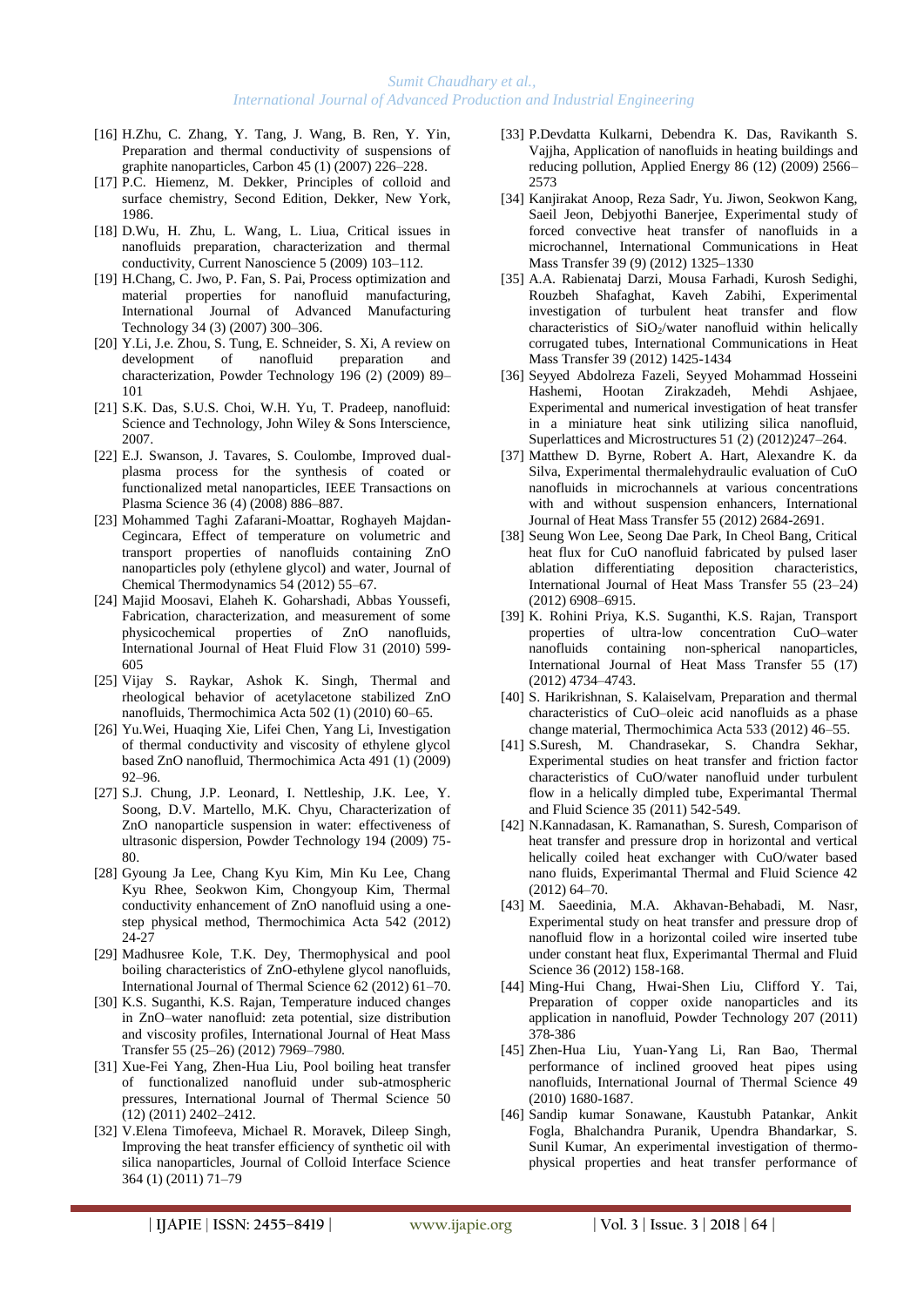Al2O<sup>3</sup> -aviation turbine fuel nanofluids, Applied Thermal Engineering 31 (2011) 2841-2849.

- [47] Patricia E. Gharagozloo, Kenneth E. Goodson, Temperature-dependent aggregation and diffusion in nanofluids, International Journal of Heat Mass Transfer 54 (2011) 797-806.
- [48] Yi-Hsuan Hung, Tun-Ping Teng, Bo-Gu. Lin, Evaluation of the thermal performance of a heat pipe using alumina nanofluids, International Communications in Heat Mass Transfer 44 (2013) 504–511.
- [49] S.Suresh, P. Selvakumar,M. Chandrasekar, V. Srinivasa Raman, Experimental studies on heat transfer and friction factor characteristics of  $Al_2O_3/water$  nanofluid under turbulent flow with spiraled rod inserts, Chemical Engineering and Processing: Process Intensification 53 (2012) 24–30.
- [50] Michael P. Beck, Tongfan Sun, Amyn S. Teja, The thermal conductivity of alumina nanoparticles dispersed in ethylene glycol, Fluid Phase Equilibria 260 (2) (2007) 275–278.
- [51] S.Soltani, S.Gh. Etemad, J. Thibault, Pool boiling heat transfer of non-Newtonian nanofluids, International Communications in Heat Mass Transfer 37 (1) (2010) 29– 33.
- [52] Qu. Jian,Wu. Hui-ying, Ping Cheng, Thermal performance of an oscillating heat pipe with  $Al_2O_3$ -water nanofluids, International Communications in Heat Mass Transfer 37 (2) (2010) 111–115.
- [53] Pawan K. Singh, P.V. Harikrishna, T. Sundararajan, Sarit K. Das, Experimental and numerical investigation into the hydrodynamics of nanofluids in microchannels, Experimantal Thermal and Fluid Science 42 (2012) 174- 186.
- [54] C.J. Ho, W.K. Liu, Y.S. Chang, C.C. Lin, Natural convection heat transfer of alumina-water nanofluid in vertical square enclosures: an experimental study, International Journal of Thermal Science 49 (2010) 1345- 1353.
- [55] Tun-Ping Teng, How-Gao Hsu, Huai-En Mo, Chien-Chih Chen, Thermal efficiency of heat pipe with alumina nanofluid, Journal of Alloys Compounds 504S (2010) S380-S384
- [56] Tooraj Yousefi, Farzad Veysia, Ehsan Shojaeizadeha, Sirus Zinadinib, An experimental investigation on the effect of  $Al_2O_3-H_2O$  nanofluid on the efficiency of flatplate solar collectors, Renewable Energy 39 (2012) 293- 298.
- [57] M.M. Heyhat, F. Kowsary, A.M. Rashidi, M.H. Momenpour, A. Amrollahi, Experimental investigation of laminar convective heat transfer and pressure drop of water-based  $Al_2O_3$  nanofluids in fully developed flow regime, Experimental Thermal and Fluid Science 44 (2013) 483-489.
- [58] Ji-Hwan Lee, Kyo Sik Hwang, Seok Pil Jang, Byeong Ho Lee, Jun Ho Kim, Stephen U.S. Choi, Chul Jin Choi, Effective viscosities and thermal conductivities of aqueous nanofluids containing low volume concentrations of  $Al_2O_3$ nanoparticles, International Journal of Heat Mass Transfer 51 (2008) 2651-2656.
- [59] Shive Dayal Pandey, V.K. Nema, Experimental analysis of heat transfer and friction factor of nanofluid as a coolant in a corrugated plate heat exchanger, Experimental Thermal and Fluid Science 38 (2012) 248-256.
- [60] Ramakrishna N. Hegde, Shrikantha S. Rao, R.P. Reddy, Studies on nanoparticle coating due to boiling induced precipitation and its effect on heat transfer enhancement

on a vertical cylindrical surface, Experimental Thermal and Fluid Science 38 (2012) 229-236.

- [61] E.Esmaeilzadeh, H. Almohammadi, Sh. Nasiri Vatan, A.N. Omrani, Experimental investigation of hydrodynamics and heat transfer characteristics of  $Al_2O_3$ /water under laminar flow inside a horizontal tube, International Journal of Thermal Science 63 (2013) 31-37
- [62] Robin Jacob, Tanmay Basak, Sarit K. Das, Experimental and numerical study on microwave heating of nanofluids, International Journal of Thermal Science 59 (2012) 45-57.
- [63] Songping Mo, Ying Chen, Lisi Jia, Xianglong Luo, Investigation on crystallization of TiO2ewater nanofluids and deionized water, Applied Energy 93 (2012) 65-70
- [64] Laura Fedele, Laura Colla, Sergio Bobbo, Viscosity and thermal conductivity measurements of water-based nanofluids containing titanium oxide nanoparticles, International Journal of Refrigeration 35 (2012) 1359- 1366.
- [65] M.H. Kayhani, H. Soltanzadeh, M.M. Heyhat, M. Nazari, F. Kowsary, Experimental study of convective heat transfer and pressure drop of  $TiO_2/water$  nanofluid, International Communications in Heat Mass Transfer 39 (3) (2012) 456–462
- [66] Weerapun Duangthongsuk, Somchai Wongwises, An experimental study on the heat transfer performance and pressure drop of  $TiO<sub>2</sub>$ –water nanofluids flowing under a turbulent flow regime, International Journal of Heat Mass Transfer 53 (1) (2010) 334–344.
- [67] Yurong He, Yi Jin, Haisheng Chen, Yulong Ding, Daqiang Cang, Huilin Lu, Heat transfer and flow behaviour of aqueous suspensions of  $TiO<sub>2</sub>$  nanoparticles (nanofluids) flowing upward through a vertical pipe, International Journal of Heat Mass Transfer 50 (2007) 2272-2281
- [68] S.M.S. Murshed, K.C. Leong, C. Yang, Enhanced thermal conductivity of  $TiO<sub>2</sub>$ –water based nanofluids, International Journal of Thermal Science 44 (4) (2005) 367–373.
- [69] A.R. Sajadi, M.H. Kazemi, Investigation of turbulent convective heat transfer and pressure drop of  $TiO_2/water$ nanofluid in circular tube, International Communications in Heat Mass Transfer 38 (10) (2011) 1474–1478.
- [70] A.A. Abbasian Arani, J. Amani, Experimental study on the effect of  $TiO<sub>2</sub>$ -water nanofluid on heat transfer and pressure drop, Experimental Thermal and Fluid Science 42 (2012) 107-115.
- [71] Haisheng Chen, Yulong Ding, Alexei Lapkin, Rheological behavior of nanofluids containing tube/rod-like nanoparticles, Powder Technology 194 (2009) 132-141.
- [72] Maryam Abareshi, Elaheh K. Goharshadi, Seyed Mojtaba Zebarjad, Hassan Khandan Fadafan, Abbas Youssefi, Fabrication, characterization and measurement of thermal conductivity of Fe3O4 nanofluids, Journal of Magnatism and Magnetic Materials, 322 (2010) 3895-3901.
- [73] Qiang Li, Yimin Xuan, Jian Wang, Experimental investigations on transport properties of magnetic fluids, Experimental Thermal and Fluid Science 30 (2005) 109- 116.
- [74] Wei Yu, Huaqing Xie, Lifei Chen, Yang Li, Enhancement of thermal conductivity of kerosene-based  $Fe<sub>3</sub>O<sub>4</sub>$ nanofluids prepared via phase-transfer method, Colloids and Surfaces: A Physicochemical and Engineering Aspects 355 (2010) 109-113.
- [75] L.Syam Sundar, M.T. Naik, K.V. Sharma, M.K. Singh, T.Ch. Siva Reddy, Experimental investigation of forced convection heat transfer and friction factor in a tube with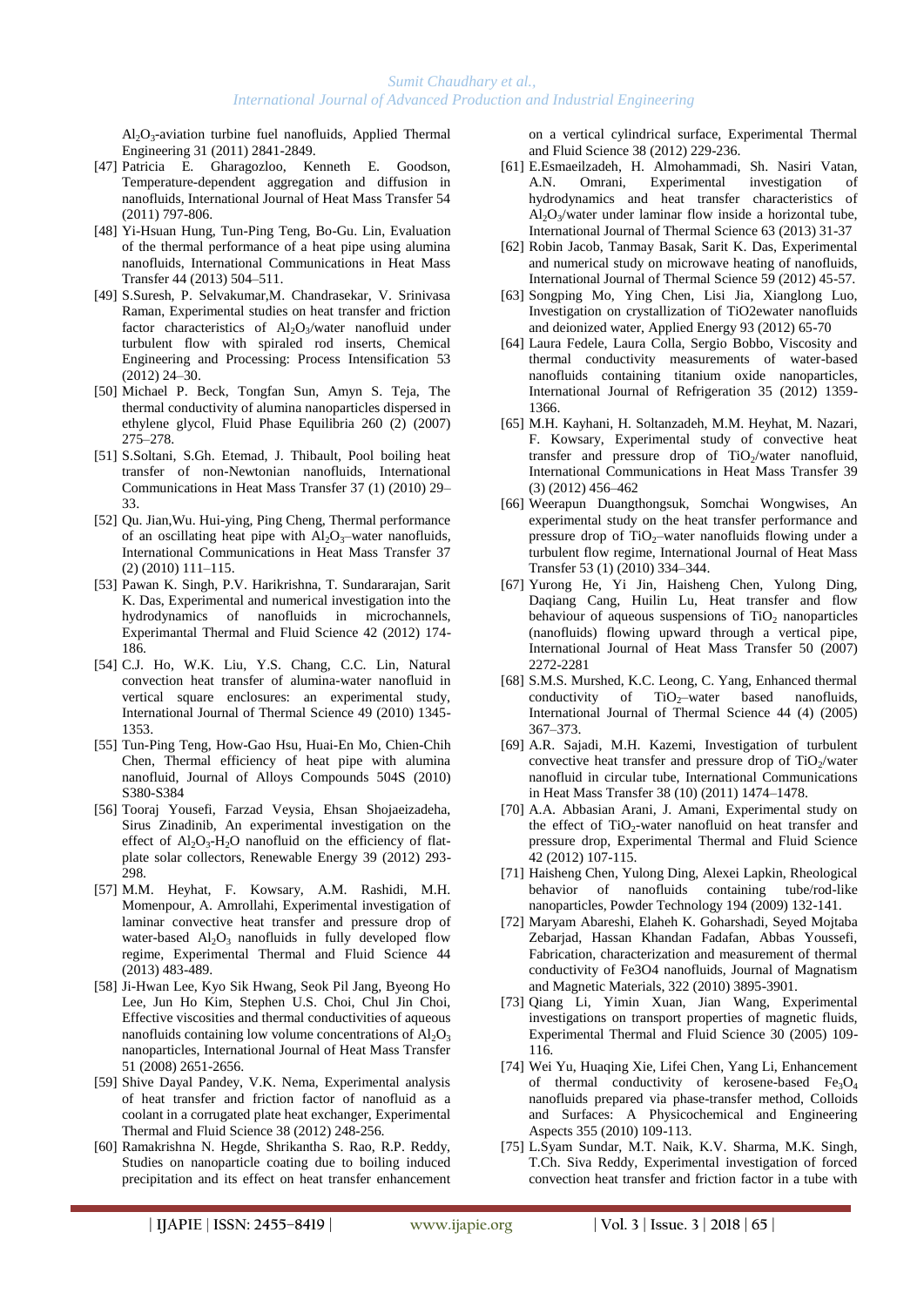$Fe<sub>3</sub>O<sub>4</sub>$  magnetic nanofluid, Experimental Thermal and Fluid Science 37 (2012) 65-71.

- [76] M.Sheikhbahai, M. Nasr Esfahany, N. Etesami, Experimental investigation of pool boiling of Fe3O<sup>4</sup> /ethylene glycol water nanofluid in electric field, International Journal of Thermal Science 62 (2012) 149- 153
- [77] L.Syam Sundar, E. Venkata Ramana, M.K. Singh, A.C.M. De Sousa, Viscosity of low volume concentrations of magnetic  $Fe<sub>3</sub>O<sub>4</sub>$  nanoparticles dispersed in ethylene glycol and water mixture, Chemical Physics Letters 554 (2012) 236-242.
- [78] F. Asadzadeh, M. Nasr Esfahany, N. Etesami, Natural convective heat transfer of  $Fe<sub>3</sub>O<sub>4</sub>/eth$ ylene glycol nanofluid in electric field, International Journal of Thermal Science 62 (2012) 114-119
- [79] Tran X. Phuoc, Mehrdad Massoudi, Experimental observations of the effects of shear rates and particle concentration on the viscosity of  $Fe<sub>2</sub>O<sub>3</sub>$ -deionized water nanofluids, International Journal of Thermal Science 48 (2009) 1294-1301.
- [80] Maryam Abareshi, Sayyed Hashem Sajjadi, Seyed Mojtaba Zebarjad, Elaheh K. Goharshadi, Fabrication, characterization, and measurement of viscosity of α-Fe<sub>2</sub>O<sub>3</sub>-glycerol nanofluids, Journal of Molecular Liquids 163 (2011) 27-32.
- [81] Shou-Zhu Guo, Yang Li, Ji-Sen Jiang, Hua-Qing Xie, Nanofluids containing α-Fe2O3 nanoparticles and their heat transfer enhancements, Nanoscale Research Letters 5 (2010) 1222-1227.
- [82] Yu. Wei, Huaqing Xie, Yang Li, Lifei Chen, Experimental investigation on thermal conductivity and viscosity of aluminum nitride nanofluid, Particuology 9 (2) (2011) 187–191.
- [83] Maciej Wozniak, Anna Danelska, Dariusz Kata,Mikolaj Szafran, New anhydrous aluminum nitride dispersions as potential heat-transferring media, Powder Technology 235 (2012) 717–722.
- [84] Peng Hu, Wan-Liang Shan, Fei Yu, Ze-Shao Chen, Thermal conductivity of AlN-ethanol nanofluids, International Journal of Thermophysics 29 (2008) 1968- 1973.
- [85] Yimin Xuan, Oiang Li, Heat transfer enhancement of nanofluids, International Journal of Heat Fluid Flow 21 (1) (2000) 58–64.
- [86] X.F. Li, D.S. Zhu, X.J. Wang, N. Wang, J.W. Gao, H. Li, Thermal conductivity enhancement dependent pH and<br>chemical surfactant for Cu-H<sub>2</sub>O nanofluids. chemical surfactant for  $Cu-H<sub>2</sub>O$ Thermochimica Acta 469 (2008) 98-103.
- [87] Xinfang Li, Dongsheng Zhu, Xianju Wang, Evaluation on dispersion behavior of the aqueous copper nanosuspensions, Journal of Colloid Interface Science 310 (2007) 456-463.
- [88] Hao Peng, Guoliang Ding, Hu. Haitao, Effect of surfactant additives on nucleate pool boiling heat transfer of refrigerant-based nanofluid, Experimental Thermal and Fluid Science 35 (6) (2011) 960–970.
- [89] R.Kathiravan, Ravi Kumar, Akhilesh Gupta, Ramesh Chandra, Preparation and pool boiling characteristics of copper nanofluids over a flat plate heater, International Journal of Heat Mass Transfer 53 (2010) 1673-1681.
- [90] Madhusree Kole, T.K. Dey, Thermal performance of screen mesh wick heat pipes using water based copper nanofluids, Applied Thermal Engineering 50 (1) (2013) 763–770.
- [91] Hrishikesh E. Patel, Sarit K. Das, T. Sundararajan, A. Sreekumaran Nair, Beena George, T. Pradeep, Thermal conductivities of naked and monolayer protected metal nanoparticle based nanofluids: manifestation of anomalous enhancement and chemical effects, Appllied Physics Letters 83 (14) (2003) 2931–2933.
- [92] Lazarus Godson Asirvatham, Balakrishnan Raja, Dhasan Mohan Lal, Somchai Wongwises, Convective heat transfer of nanofluids with correlations, Particuology 9 (2011) 626-631.
- [93] T.Parametthanuwat, S. Rittidech, A. Pattiya, A correlation to predict heat-transfer rates of a two-phase closed thermosyphon (TPCT) using silver nanofluid at normal operating conditions, International Journal of Heat Mass Transfer 53 (21) (2010) 4960–4965.
- [94] E.Tamjid, Bernd H. Guenther, Rheology and colloidal structure of silver nanoparticles dispersed in diethylene glycol, Powder Technology 197 (1) (2010) 49–53.
- [95] Pankaj Sharma, Il-Hyun Baek, Taehyun Cho, Sangdo Park, Ki Bong Lee, Enhancement of thermal conductivity of ethylene glycol based silver nanofluids, Powder Technology 208 (2011) 7-19.
- [96] Ramin Hajian, Mohammad Layeghi, Kamal Abbaspour Sani, Experimental study of nanofluid effects on the thermal performance with response time of heat pipe, Energy Conversion Management 56 (2012) 63–68.
- [97] T. Parametthanuwat, S. Rittidech, A. Pattiya, A correlation to predict heat transfer rates of a two-phase closed thermosyphon (TPCT) using silver nanofluid at normal operating conditions, International Journal of Heat Mass Transfer 53 (2010) 4960-4965.
- [98] [99] G. Paul, S. Sarkar, T. Pal, P.K. Das, I. Manna, Concentration and size dependence of nano-silver dispersed water based nanofluids, Journal of Colloid Interface Science 371 (2012) 20-27.
- [99] G. Paul, T. Pal, I. Manna, Thermo-physical property measurement of nanogold dispersed water based nanofluids prepared by chemical precipitation technique, Journal of Colloid Interface Science 349 (2010) 434-437
- [100] Sumit chaudhary, Sonia, R.C.Singh, Rajiv Chaudhary Analysis and Synthesis of Gold Nano Particles International journal of advanced production and industrial engineering 1(2) 2016 45-50
- [101] C.Choi, H.S. Yoo, J.M. Oh, Preparation and heat transfer properties of nanoparticle-in-transformer oil dispersions as advanced energy-efficient coolants, Current Applied Physics 8 (2008) 710-712.<br>[102] S.H. Kim. S.R. Choi
- S.H. Kim, S.R. Choi, D. Kim, Thermal conductivity of metal-oxide nanofluids: particle size dependence and effect of laser irradiation, Journal of Heat Transfer 129 (2007) 298-307.
- [103] Adi T. Utomo, Heiko Poth, Phillip T. Robbins, Andrzej W. Pacek, Experimental and theoretical studies of thermal conductivity, viscosity and heat transfer coefficient of titania and alumina nanofluids, International Journal of Heat Mass Transfer 55 (2012) 7772-7781.
- [104] Giovanni A. Longo, Claudio Zilio, Experimental measurement of thermophysical properties of oxideewater nano-fluids down to ice-point, Experimental Thermal and Fluid Science 35 (2011) 1313- 1324.
- [105] Jian Qu, Huiying Wu, Thermal performance comparison of oscillating heat pipes with SiO2/water and Al2O3/water nanofluids, International Journal of Thermal Science 50 (2011) 1954-1962.